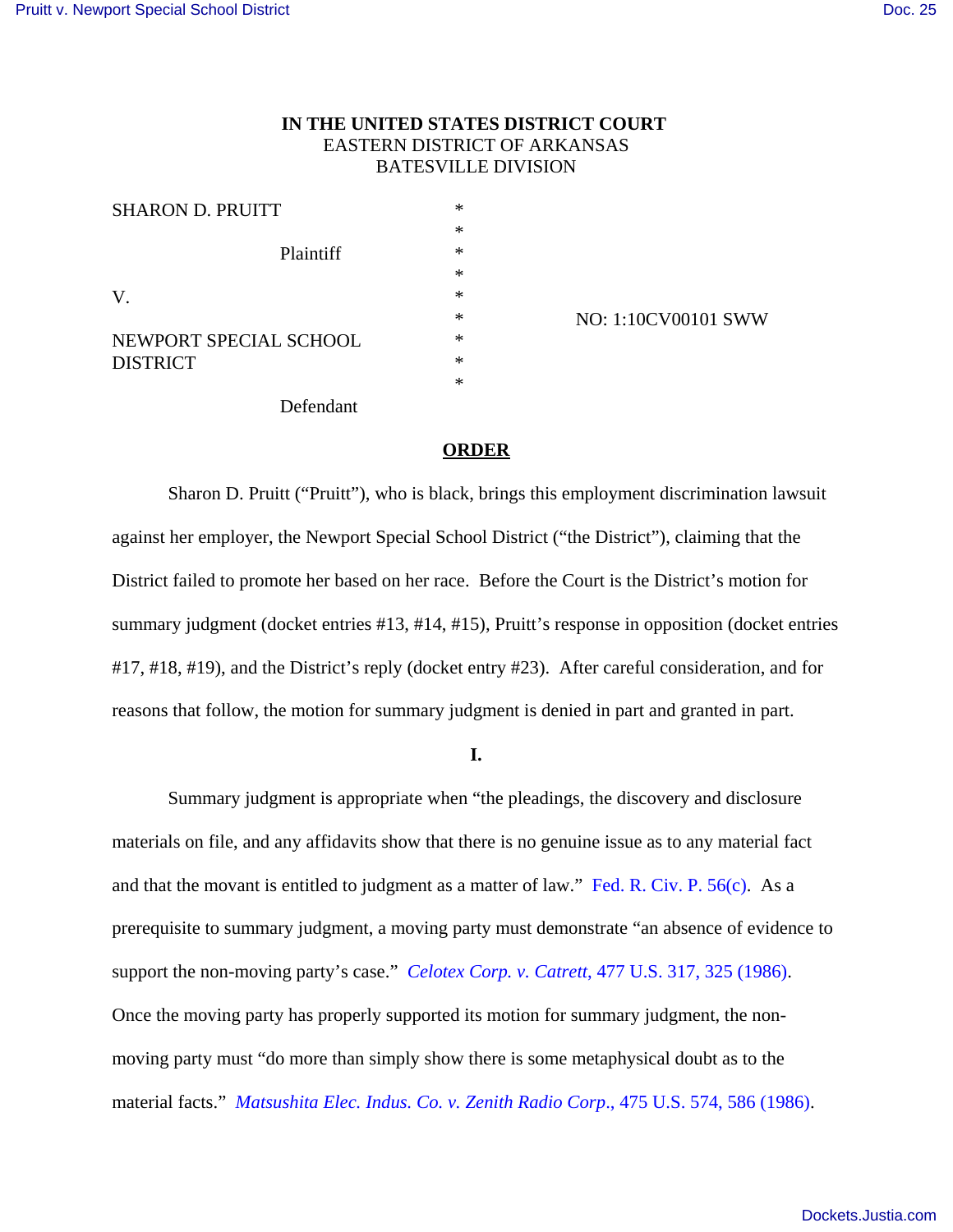The non-moving party may not rest on mere allegations or denials of his pleading but must "come forward with 'specific facts showing a genuine issue for trial.'" *Id*. at 587 (quoting Fed. R. Civ. P. 56(e)). "[A] genuine issue of material fact exists if: (1) there is a dispute of fact; (2) the disputed fact is material to the outcome of the case; and (3) the dispute is genuine, that is, a reasonable jury could return a verdict for either party." *RSBI Aerospace, Inc. v. Affiliated FM Ins. Co.*, 49 F.3d 399, 401 (8<sup>th</sup> Cir. 1995).

#### **II.**

 During the events giving rise to this lawsuit, the District employed four superintendents: Ron Wilson, who held the office from July 2004 to March 2006; Ronnie Brown, who held the office from March 2006 to October 2009; Charles Vondran, who held the office from October 2009 to July 2010; and Larry Bennett, who took over as superintendent on July 1, 2010.

Originally hired as a high school science teacher, Pruitt has worked for the District since 1981. In 2003, Pruitt was promoted to the position of counselor at Newport High School ("NHS"), and in September 2004, Superintendent Wilson recommended that the school board change Pruitt's job assignment from counselor to dean of students. Pruitt objected to the proposed job change, and she requested a promotion to the position of assistant principal. In September 2004, Pruitt was named as an assistant principal of NHS.

In June 2008, Superintendent Brown advertised a job opening for principal of Newport Junior High School ("NJHS"). Pruitt applied for the job, but Brown recommended that the school board hire a white female, Lisa Tennyson, for the job. The school board adopted Brown's recommendation.

By letter dated April 16, 2010, Superintendent Vondran informed Pruitt that she could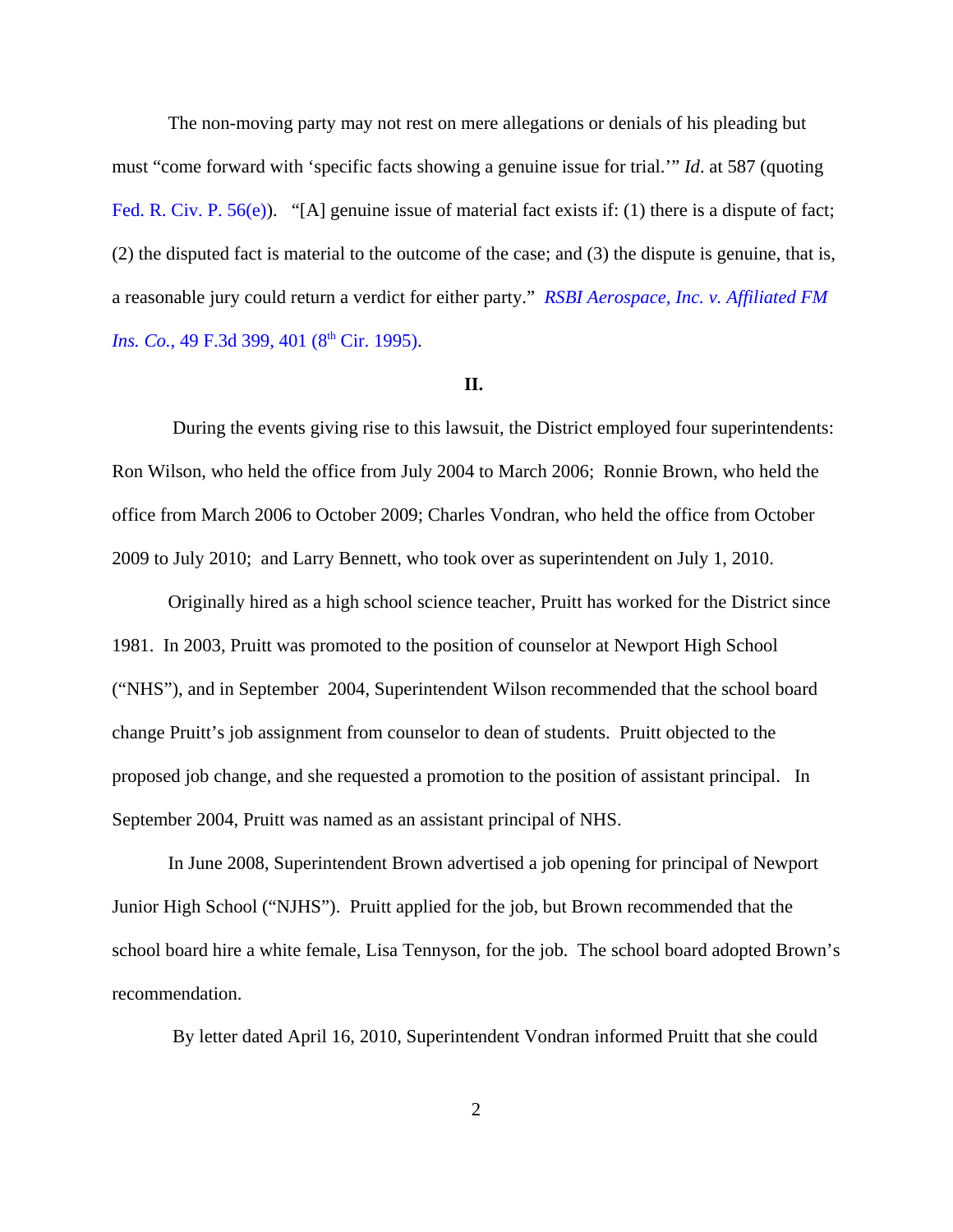not remain as assistant principal because she had not obtained certification to work as a school administrator. *See* docket entry #13, Ex. #5, at 18. Vondran's letter to Pruitt states: "When you get your certification in 'Administration' then the school can report your position to the Department of Education as 'Assistant Principal.'" *Id*.

On April 19, 2010, Vondran recommended that the school board promote Becky Watkins, who is white, to the position of NHS principal. Vondran also recommended that the school board reassign Pruitt to the position of dean of students. The school board adopted Vondran's recommendations. In a letter to Vondran dated April 19, 2010, Pruitt stated, "I am writing to you because I am still upset that I keep getting looked over for a principalship." Docket entry #13, Ex. E.

In June and July 2010, Superintendent Bennett advertised a job vacancy for principal of NJHS. Mike Nichols, a white male, was hired for the job.

On December 9, 2010, Pruitt filed this action pursuant to 42 U.S.C. §§ 1981 and 1983, charging that the District discriminated against her on the basis of race by failing to promote her to vacant principal positions in June 2008, April 2010, and July 2010.

#### **III.**

To establish discrimination for failure to promote, Pruitt shoulders the burden to show, with circumstantial or direct evidence, that the complained-of conduct was motivated by race discrimination. Because Pruitt presents no evidence that directly points to the presence of a discriminatory motive for the hiring decisions at issue, the Court will analyze her claims under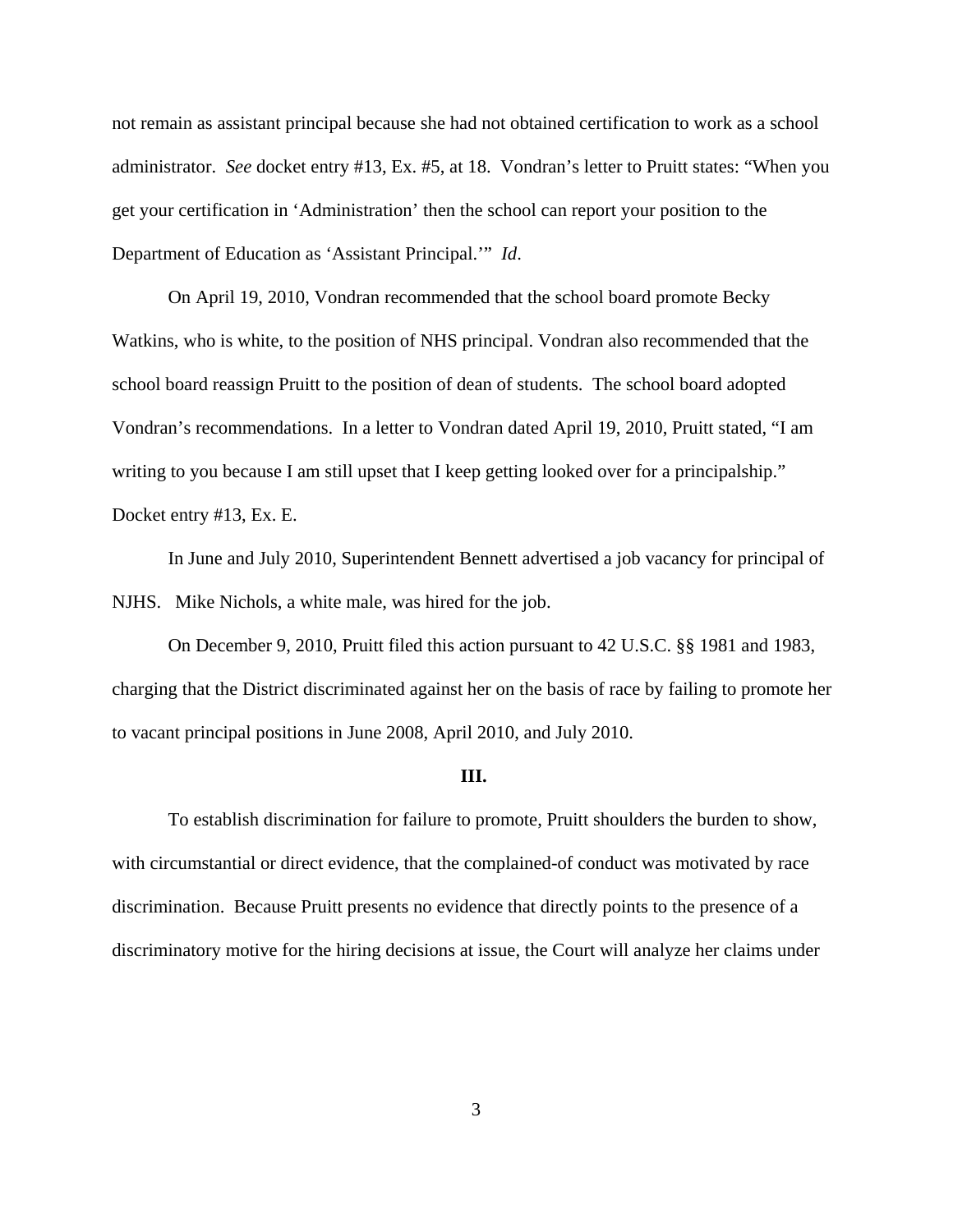the three-part framework set forth in *McDonnell Douglas Corp. v. Green*, 411 U.S. 792 (1972).<sup>1</sup> Accordingly, to establish a *prima facie* case of discrimination based on a failure to promote, Pruitt must show that (1) she was a member of a protected group; (2) she was qualified and applied for a promotion to an available position; (3) she was not selected for the position; and (4) a similarly-situated employee who was not a member of her protected group was selected instead. *Allen v. Tobacco Superstore, Inc.* 475 F.3d 931, 937 (8<sup>th</sup> Cir. 2007)(citing *Shannon v. Ford Motor Co.*, 72 F.3d 678, 682 (8<sup>th</sup> Cir. 1996)).

If Pruitt establishes a *prima facie* case, the burden of production shifts to the District, which must rebut the presumption of discrimination with evidence that Pruitt was rejected, or someone else was preferred, for a legitimate, nondiscriminatory reason. *Texas Dep't of Community Affairs v. Burdine*, 450 U.S. 248, 254 (1981). Once the District meets its burden, the burden shifts back to Pruitt to present evidence that the proffered reason is pretext for discrimination. *Id*.

### **June 2008 Vacancy**

With respect to the June 2008 vacancy for principal of NJHS, the District argues that Pruitt is unable to make out a *prima facie* case of discrimination because, unlike Lisa Tennyson, Pruitt was not licensed as a school administrator. The Arkansas Department of Education ("ADE") requires that school administrators working in Arkansas school districts be licensed educators certified in administration. *See* docket entry #13, Ex. D. As a temporary alternative,

<sup>&</sup>lt;sup>1</sup>The *McDonnell Douglas* burden-shifting analysis is applicable to claims brought under Title VII, 42 U.S.C. § 1983, and 42 U.S.C. § 1981. *See Lockridge v. Board of Trustees of University of Arkansas, 315 F.3d 1005, 1013 (8<sup>th</sup> Cir. 2003).*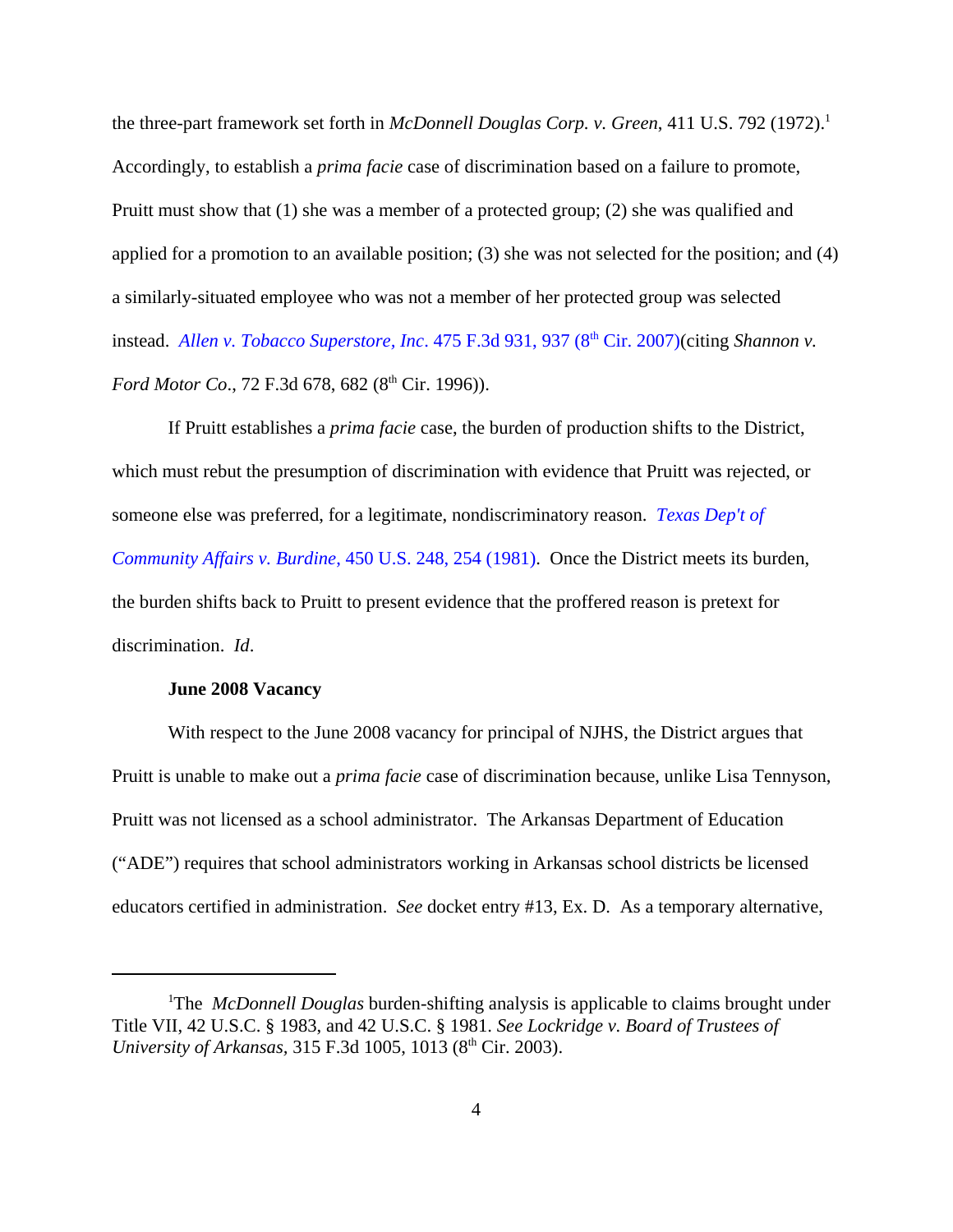ADE rules provide that an individual who is not certified in administration can be employed in an administrative position for up to three years pursuant to an Administrator Licensure Completion Program ("ALCP"). *See id.*, 3.02.

It is undisputed that when Pruitt applied for the NJHS principal position in 2008, she had not obtained an administrator's license. However, Pruitt points out that when she applied for job, she held the title of assistant principal–a position that requires either an administrator's license or participation in an ALCP.

According to the District, Pruitt was an assistant principal in name only. The District presents the affidavit of Janie Freeman, who has served as the administrative assistant to the District's superintendent for over twenty-two years. *See* docket entry #13, Ex. B. Freeman testifies that on August 4, 2004, the school board approved hiring Randy Treat, a certified administrator, as assistant principal of NHS. Pruitt complained to Superintendent Wilson that she had not been selected to fill the position of assistant principal, and he recommended that the school board give her the title and pay her the salary of an assistant principal. Freeman testifies: "Since Ms. Pruitt did not have a Building Administrator's license, she was [given] the title of assistant principal but reported to the ADE as the Dean of Students." Docket entry #13, Ex. B, at 3. Freeman further testifies that Pruitt performed the duties assigned to the dean of students and that Superintendent Wilson and his successor, Superintendent Brown, "approved this method." *Id*.

Pruitt presents the affidavit of Terry Gibson, who testifies that he was hired as an assistant principal at NHS in 2006. *See* docket entry #18, Ex. D. Gibson testifies that Pruitt performed the duties of assistant principal. Gibson states, "Although she may have been named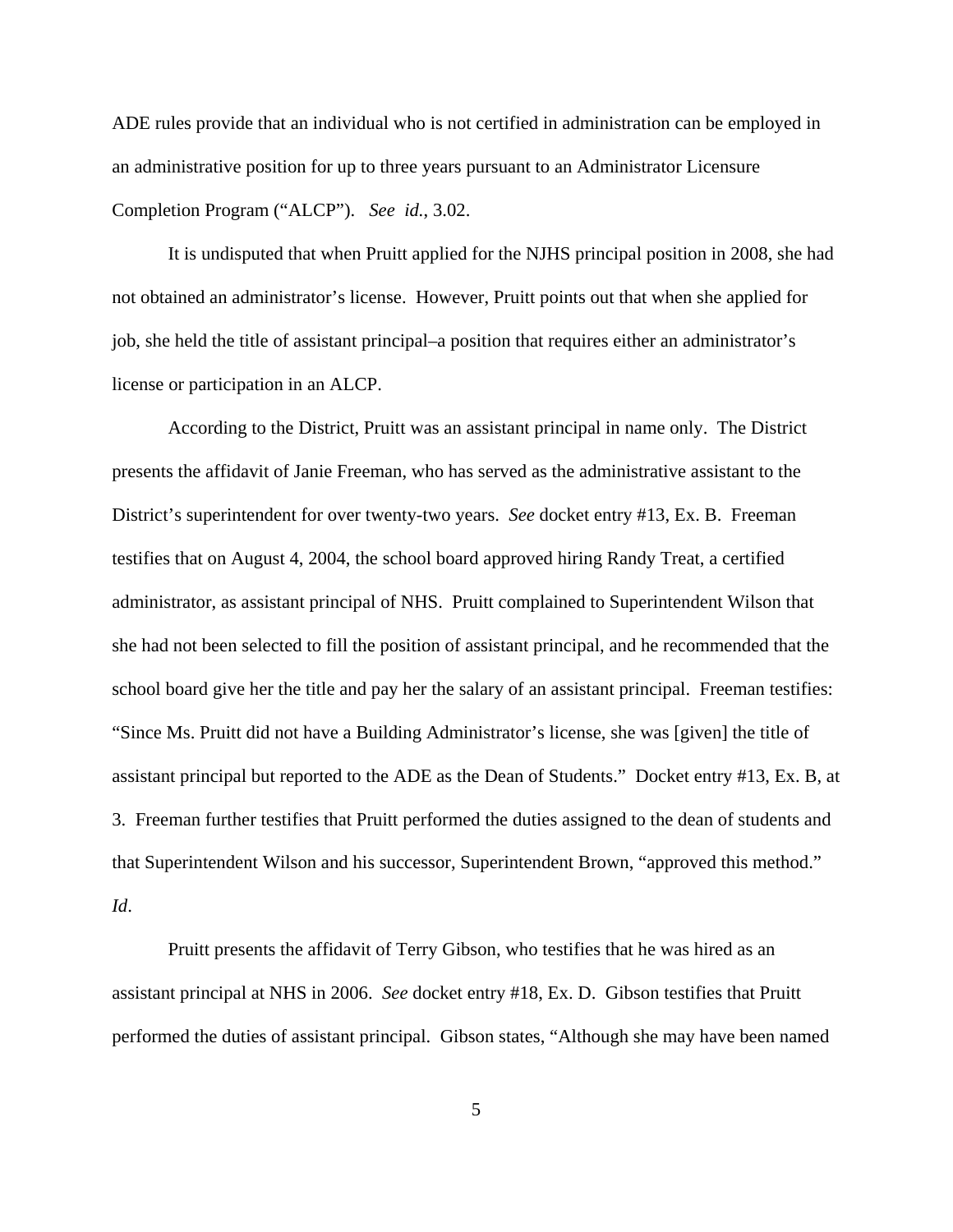as the Dean of Students, she performed the same duties and responsibilities as me . . . . " *Id*. Additionally, Pruitt presents a copy of her application for an ACLP, which contains Superintendent Wilson's signature, dated July 14, 2004. Docket entry #18, Ex. D.

Viewing the record in a light most favorable to Pruitt, the Court finds that she has satisfied her *prima facie* burden to show that she possessed the minimum qualifications for the job.<sup>2</sup> Although the District contends that Pruitt was not a bona fide assistant principal, she has presented evidence that she was hired for the assistant principal's position pursuant to an ALCP and that she performed the duties of the job. Furthermore, it appears that the District paid Pruitt the salary of an assistant principal from September 2004 through April 2010, regardless of whether she met state licensure requirements.

The District contends that it denied Pruitt's application for principal in 2008 for a nondiscriminatory reason: She did not meet ADE licensure requirements. The Court finds that Pruitt has come forward with sufficient evidence of pretext. The District continued Pruitt's employment as a school administrator even after it rejected her application for the principal's job, and a reasonable jury could conclude that race, not the lack of an administrator's license, motivated the District's decision.

<sup>2</sup> It is inappropriate at the *prima facie* stage to weigh Pruitt's qualifications against Tennyson's. *See Turner v. Honeywell Federal Mfg. & Technologies*, LLC, 336 F.3d 716, 722 (8th Cir. 2003)(quoting *Hawkins v. Anheuser–Busch Inc*., 697 F.2d 810, 813–14 (8th Cir.1983)("'The plaintiff need not prove [her] relative qualifications to meet [her] prima facie burden. To require such proof of relative qualifications at the *prima facie* stage of a case would undermine the *McDonnell Douglas* ... framework and 'collapse [its] three step analysis into a single initial step at which all issues would be resolved.'"); *see also Frost v. McDonald*, No. 5:08CV00078 JLH, 2009 WL 3634095, \*4 (Nov. 2, 2009 E.D. Ark.)(citing *Lidge-Myrtil v. Dear & Co.*, 857 F. Supp. 666, 670 (W.D. Mo.1994)(quoting *Netterville v. State of Mo.*, 800 F.2d 798, 802-03 (8th Cir.1986)).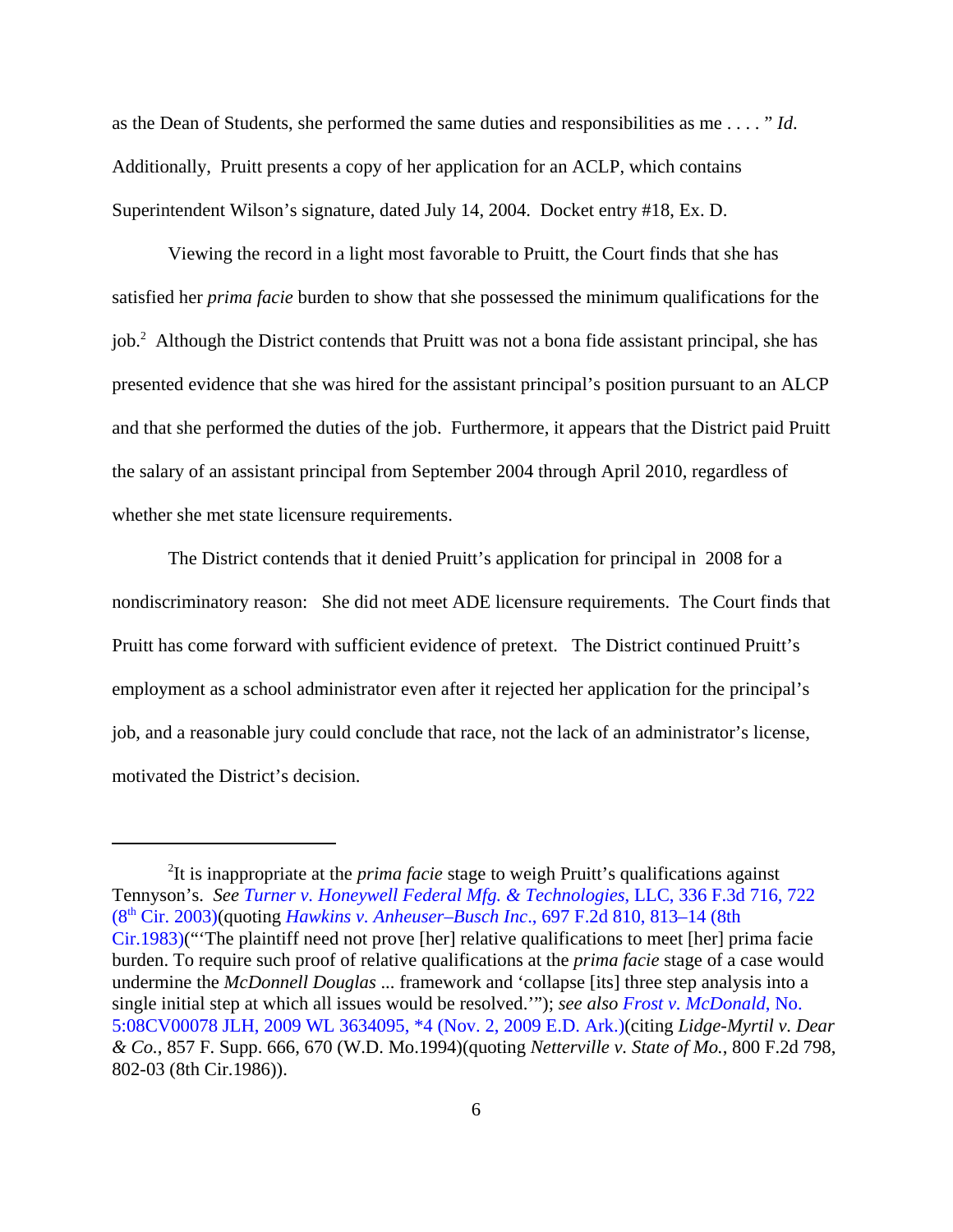#### **April 2010 Vacancy**

With respect to the April 2010 principal vacancy, the District argues that Pruitt is unable to make out a *prima facie* case of discrimination because, unlike Becky Watkins, Pruitt was not licensed as a school administrator. The District contends that when it hired Watkins as NHS principal, it had not received documentation that Pruitt had obtained an initial administrator's license, and it had no record that she was placed on an ALCP. According to the District, Pruitt received her initial administrator's license on April 15, 2010, which it received on April 20, 2010. The District presents a copy of a license issued by the ADE, which indicates that Pruitt obtained her initial administrator's license on April 15, 2010.

In opposition to summary judgment, Pruitt testifies by affidavit that she informed Superintendent Vondran that she wanted the principal's job and that she was certified as a building administrator. Docket entry #18, Ex. A, ¶¶ 20, 22. Pruitt further testifies that she received her building administrator's license on January 1, 2009, *see* docket entry #18, Ex. A, ¶ 7, and she presents a copy of a license issued by the ADE, which indicates that she obtained a building administrators license, valid from January 1, 2009 through December 31, 2013. Docket entry #18, Ex. C.

Such conflicting evidence as to when Pruitt was licensed and when the District had knowledge of her licensure raises a genuine issue of material fact that disqualifies the matter as one for summary judgment.

## **July 2010 Vacancy**

Regarding the July 2010 NJHS principal vacancy, the District asserts that Pruitt never applied for the position. Normally, to establish a *prima facie* case under a failure-to-promote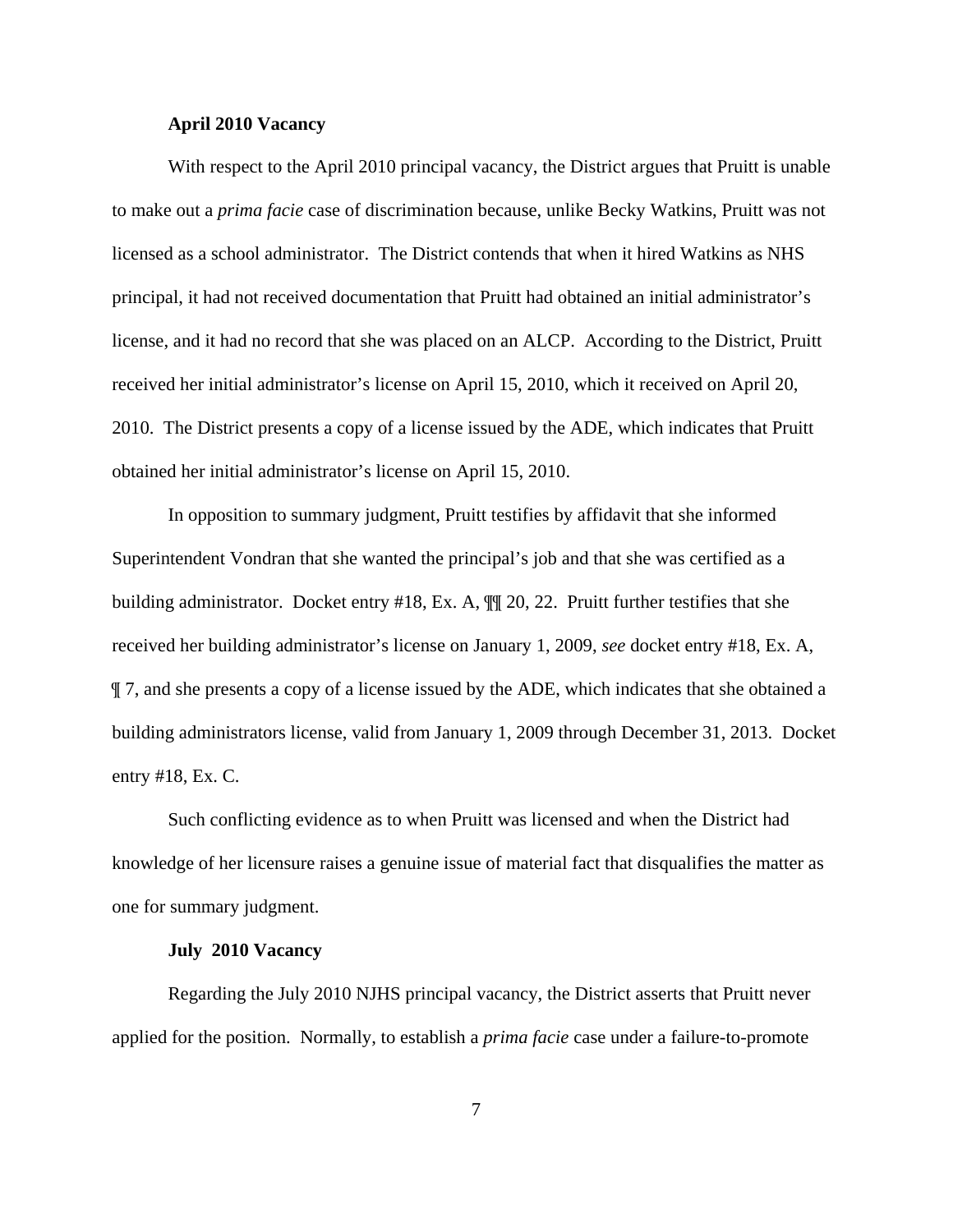theory, a plaintiff must show that she applied for a promotion to a position for which she was qualified.

The undisputed evidence shows that the Larry Bennett was named as the District's superintendent on July 1, 2010, *see* docket entry #18, ¶ 23, and that Bennett posted the NJHS principal vacancy from June 11, 2010 to July 7, 2010. *Id*., ¶ 23. By affidavit, Bennett testifies that Pruitt did not apply for the job. *See* docket entry #13, Ex. A. Citing her affidavit filed in opposition to summary judgment, Pruitt contends that she applied for the July 2010 vacancy, but she was never granted an interview. *See* docket entry #18, § 25. However, Pruitt's affidavit is void of any reference the July 2010 vacancy, and she testifies only that in April 2010, she informed Bennett's predecessor, Vondran, that she wanted to serve as a principal of the high school. *See* docket entry #18, ¶ 20. Pruitt presents no evidence that she submitted an application for the July 2010 vacancy for junior high school principal.

As an alternative argument, Pruitt states that the District was aware that she desired a promotion to a principal's position, and she believed that it would be a waste of her time to submit a formal application. Pruitt points out that the District had twice rejected her applications for principal positions, and she presents evidence that she is the only black administrator in the District. *See* docket entry #19, Ex. A, at 2.

The Eighth Circuit has approved a limited futility exception to the application requirement: "[I]n cases where the very discrimination alleged would have made it futile for the plaintiff to apply for the position in question, the plaintiff's failure to apply may be excused if she can show that in the absence of such discrimination she would have applied." *Culpepper v. Vilsack*, 664 F.3d 252, 257 (8th Cir. 2011)(citing *Int'l Bhd. of Teamsters v. United States*, 431